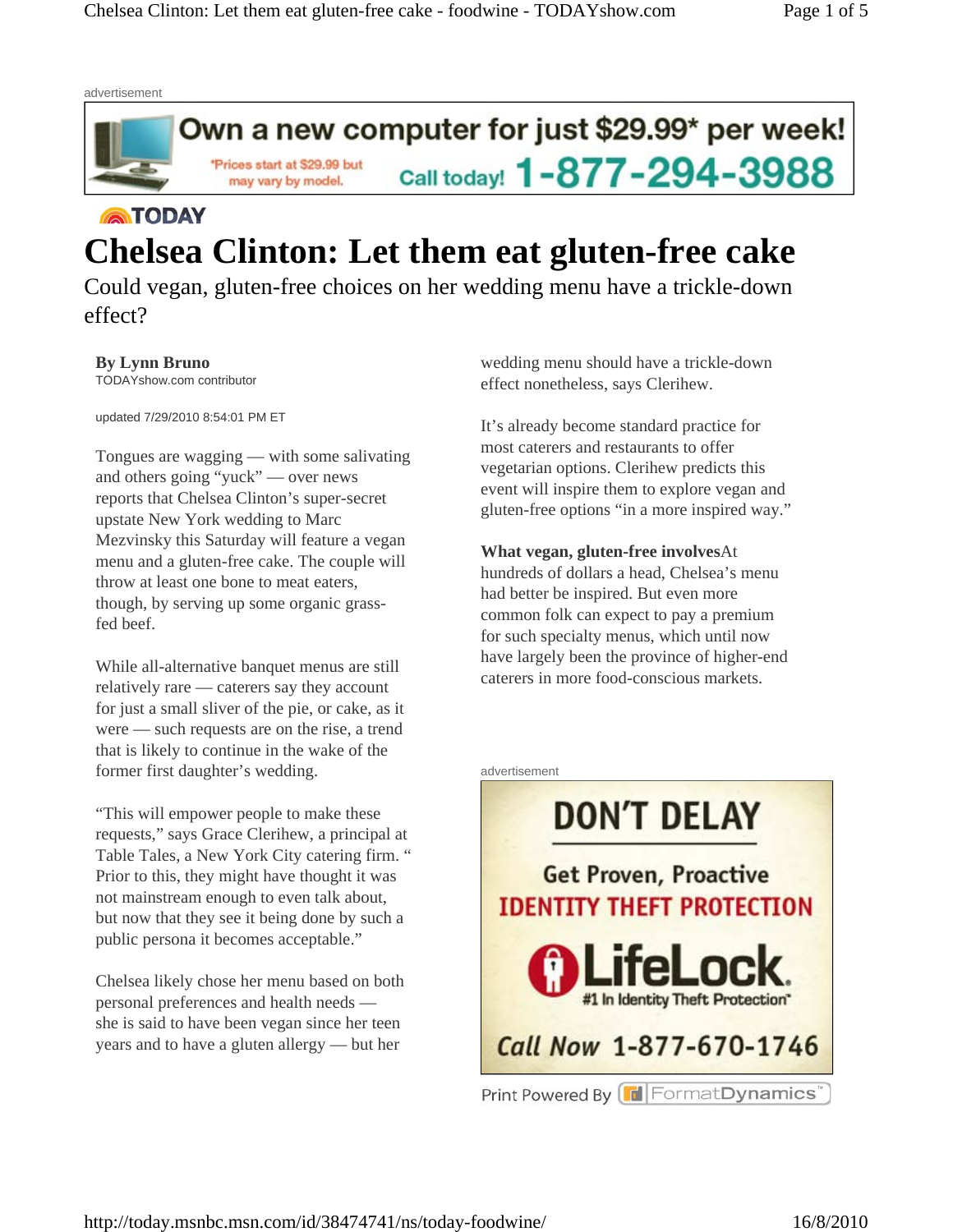advertisement



## **ATODAY**



Getty Images stock Vegan dishes and a gluten-free cake reportedly will be on the menu at Chelsea Clinton's wedding reception on Saturday.

Vegan and gluten-free options can be one and the same, but not necessarily so. Vegan dishes are not simply vegetarian dishes; instead, they do not contain any ingredients derived from animals, including butter, cheese, milk and other dairy products.

Gluten, a protein found in wheat, rye, barley and oat products, can trigger allergic reactions in people who suffer from celiac disease and gluten intolerance. So glutenfree foods are devoid of wheat, rye, barley or oat gluten.

The double whammy of vegan and glutenfree restrictions can certainly make planning a menu — and crafting a cake — a challenge, but chefs and caterers in the know say it can be done successfully and can be well worth the effort. In fact, they say mainstream eaters

may be surprised to discover that vegan and gluten-free food can be delicious.

"We've gotten very savvy about creating wonderful things with alternative ingredients," says Paula LeDuc, owner of Paula LeDuc Fine Catering, an event firm in San Francisco. "It's not just pasta or a big pile of veggies anymore."

Dishes like LeDuc's signature grilled tofu and portobello mushroom rounds shingled on fresh rosemary skewers served on a summer corn and Beaulieu Garden sungold tomato succotash can set a banquet table abuzz and have those who ordered the meat or fish asking to switch plates. The experience is so common that her firm routinely makes extra to satisfy all who ask.

### **More on Chelsea Clinton's wedding**

Chelsea's wedding: \$15K for toiletsObama not invited to Clinton weddingClinton

#### advertisement

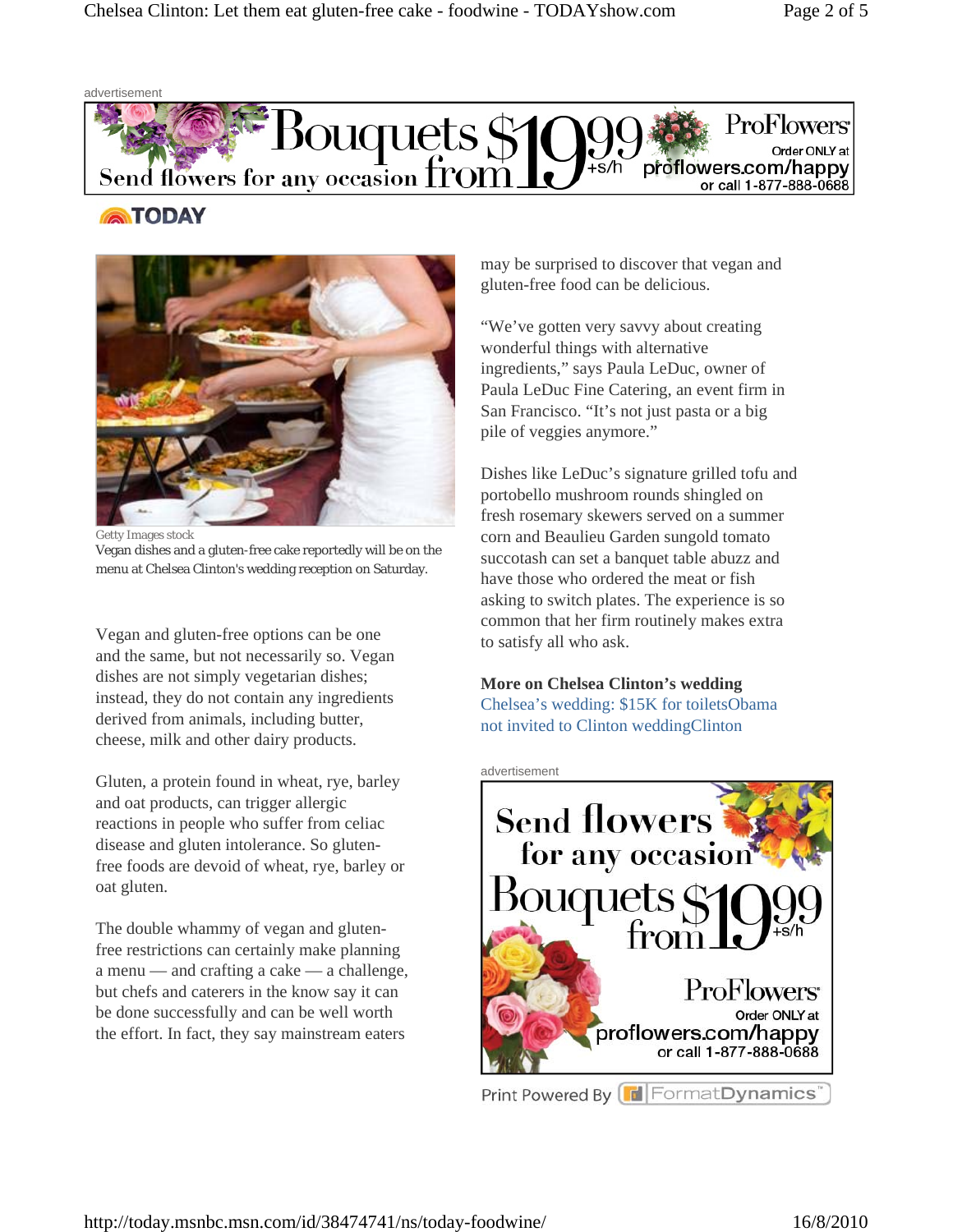

### **ATODAY**

### wedding fever grips little townImages: Chelsea Clinton then and now

LeDuc says requests for vegan items are up 15 percent across all types of events since last year. Gluten-free requests have increased from roughly one a month last year to one a week this year. "Three or four years ago, gluten-free wasn't even part of the conversation," she says.

**The 'mother-in-law issue'** The trend is not just confined to foodie cities like San Francisco and New York. Jennie Scheinbach, owner of Pattycake Bakery, an exclusively vegan bakery in Columbus, Ohio, says her gluten-free business has exploded. "When we started (in 2003), it didn't seem like anyone was gluten-free. Now about 5 to 10 percent of our cake business is gluten-free," she says.

Vegan and organic can still be a hard sell in Columbus. "There aren't a lot of vegans in Columbus, and your typical Ohioan doesn't get why they should pay more for better ingredients," says Scheinbach. Still, Pattycake has found a loyal following among people interested in food made with organic, sustainably farmed, fair-trade ingredients.

Pattycake uses such ingredients wherever possible, even though with some things costing two or three times as much as conventional ones, it's not as profitable. "It's d irt cheap to use crap," she says. "It's incredibly expensive to use not crap. We can' t charge the standard markup. It's just part

of the nature of this business." A wedding cake from Pattycake only costs about 10 percent more than one from competing Columbus bakeries.

And then there's the "mother-in-law issue." Brides typically seek out vegan or gluten-free because of personal preference or because someone in the wedding party has allergies, but others involved in planning the event sometimes need convincing that an alternative menu is really a good idea.

Doron Petersan, who offers free bridal cupcake tastings of confections made with tofu, potato and tapioca starches at her allvegan Sticky Fingers Bakery in Washington, D .C., says the taste is what ultimately convinces people. "Once people come in for a tasting, about 95 percent of them sign up," she says.

That may be because no one thinks wedding



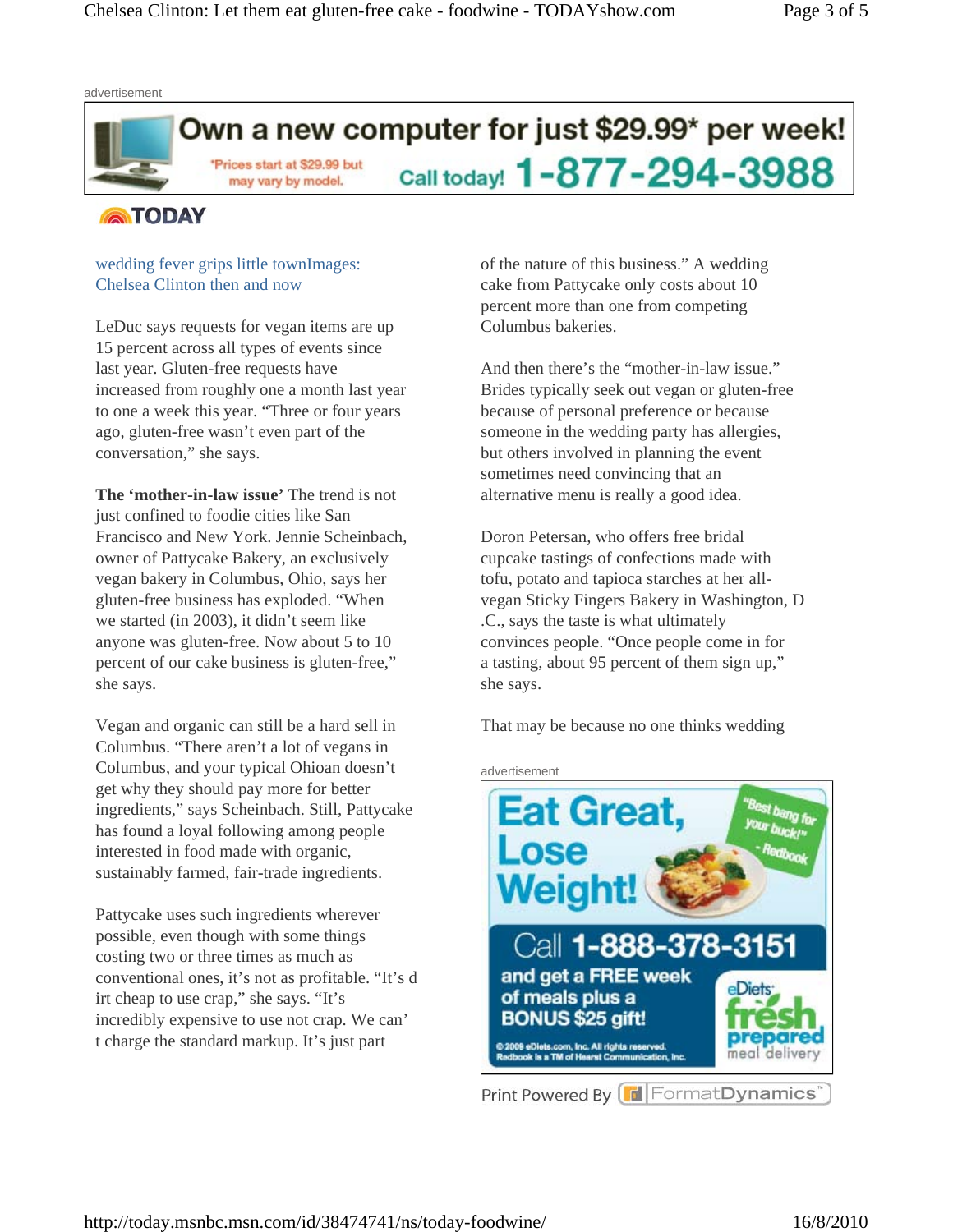

1-877-246-7519



### **ATODAY**

cakes will taste good, says Petersan, whose best-selling vanilla cake with toasted vanilla almond icing wins rave reviews. "Lots of places just focus on the decoration of the cake," she says. "Our cakes are nice looking, but we really focus on the flavor. We constantly get people saying nobody knew this was vegan."

**'Wasn't even a crumb left'** It's the same story at Pattycake. "There's a bakery in town that makes cakes that are incredibly beautiful to look at," says Scheinbach. "We had a couple who ordered one cake from us, and one from them to appease the mom. All the non-vegans ended up eating our cake. Now I tell people, if you're going to do that, you need to hide our cake in the back or there won't be any left for the vegans."

That may sound surprising, but Amy Bradley, a longtime vegan and Pattycake devotee, knew that's exactly what would happen at her wedding in Columbus last July. Despite the fact that "we get a ton of pushback at holidays from people that don't 'get' vegan and think skipping meat for even one meal is a big deal," she ordered a small vegan pistachio rosewater cake with whipped frosting topped with pistachio nuts, and 10 dozen assorted vegan cupcakes (including a dozen gluten-free) even though she and her husband Chris only invited 100 guests. "There wasn't even a crumb left," she says, "and our friends and relatives said it was the best wedding cake they'd ever had."

As more people are exposed to tasty

alternative foods, demand is likely to continue to climb. "We get people now who p ick a vegetarian menu not because they're vegetarian, but just because they liked it the best after the tasting," says caterer LeDuc. Although she has no plans to abandon more traditional dishes, offering alternatives, she says, has opened the door to new conversations about food, a sentiment echoed by Table Tales' Clerihew. Chelsea's wedding menu, she says, "is just one more unfolding of the public consciousness around food."

**© 2010 MSNBC Interactive.** *Reprints* 

# **Recipe: Gluten-free cupcakes**

*Candace Nelson* 

### **Ingredients**

1 cup of butter

#### advertisement